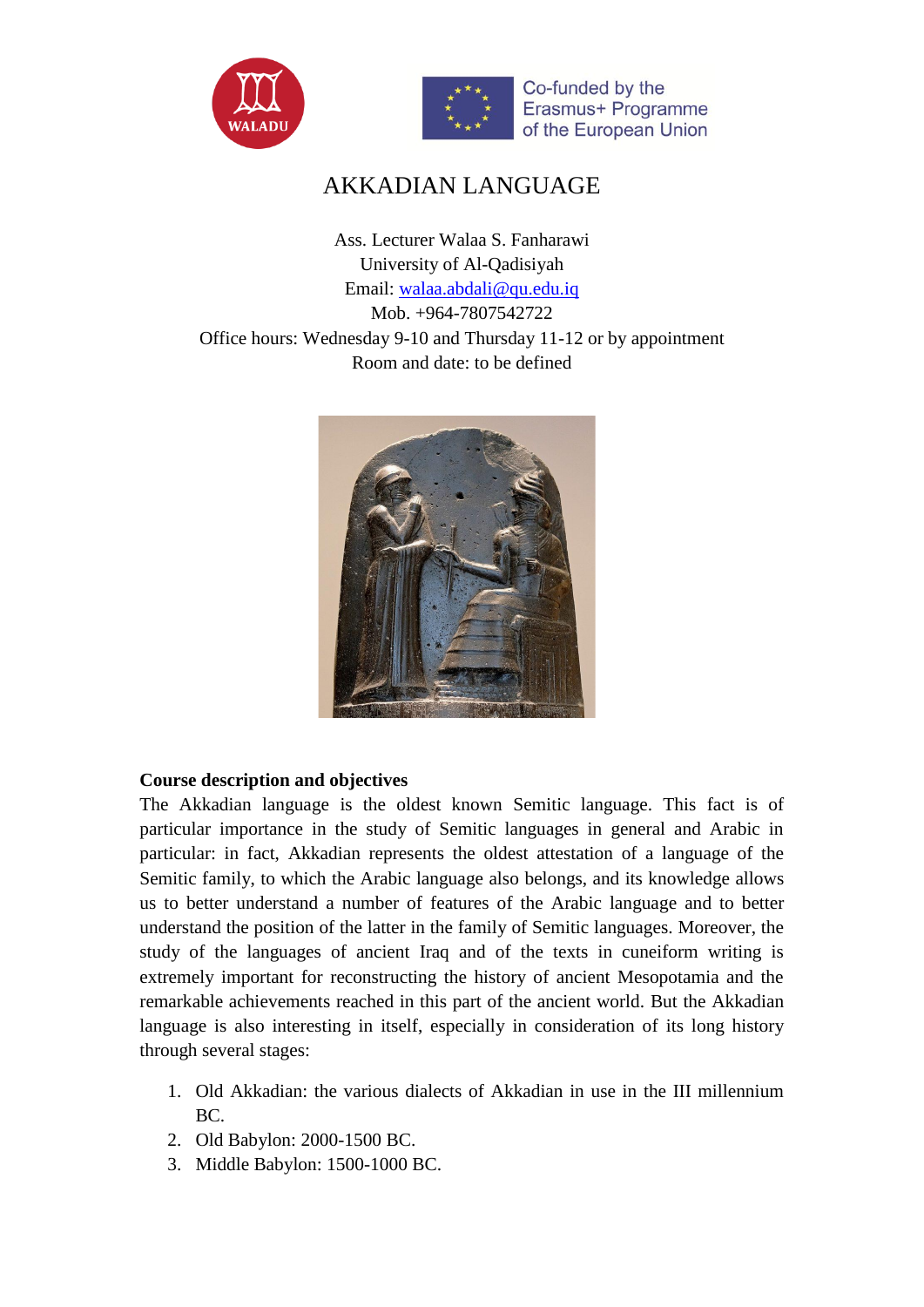



- 4. Neo-Babylon: 1000-500 BC.
- 5. Late Babylon: 500 BC I century AD.
- 6. Old Assyrian: 2000-1500 BC.
- 7. Middle Assyrian: 1500-1000 BC.
- 8. Neo-Assyrian: 1000-600 BC.

### **Methods**

The basic elements of Akkadian grammar will be taught with lectures. Moreover, passages from Akkadian texts of various kinds (especially, letters) will be read in class, either making use of copies or on photos. In order to increase the ability of students to read cuneiform texts, trips to the Iraq Museum in Baghdad will also be organized, so that the students become familiar with original cuneiform tablets.

## **Bibliography**

- 1. Sulaiman, *The Akkadian language (Babylonian-Assyrian) History, Codification and Rules,* Mosul, 1991.
- 2. Caplice, *Introduction to Akkadian*, Rome, 2002.
- 3. Hanoun, *The Cuneiform Dictionary (Dictionary of Akkadian, Sumerian and Arabic Languages)*, Part 1, Baghdad, 2001.
- 4. Labat, *Cuneiform Sign Dictionary, Arabic Translation*, Baghdad, 2004.
- 5. Rachid, *Akkadian Language Rules*, Damascus, 2009.
- 6. Sulaiman, Al-Zeebari, Al-Adami, *Introduction to the Study of Ancient Languages*, Mosul, 1980.
- 7. Borger, *Babylonische-assyrische Lesestücke*, Roma, 1963.

Book 1 and 5 must be read before attending the course. Further bibliography will be indicated during the course.

### **Grade**

The grade for the Akkadian language will be subdivided as follows:

| First exam                         | Names, pronouns and expressions in Akkadian | 10% |
|------------------------------------|---------------------------------------------|-----|
| Second exam                        | Verb and tenses                             | 10% |
| Final exam                         | Based on the program of the entire course   | 50% |
| Paper and Presentation             |                                             | 10% |
| Attendance and class participation |                                             | 10% |
| Quizzes                            |                                             | 10% |

The grade scale will be as follows: